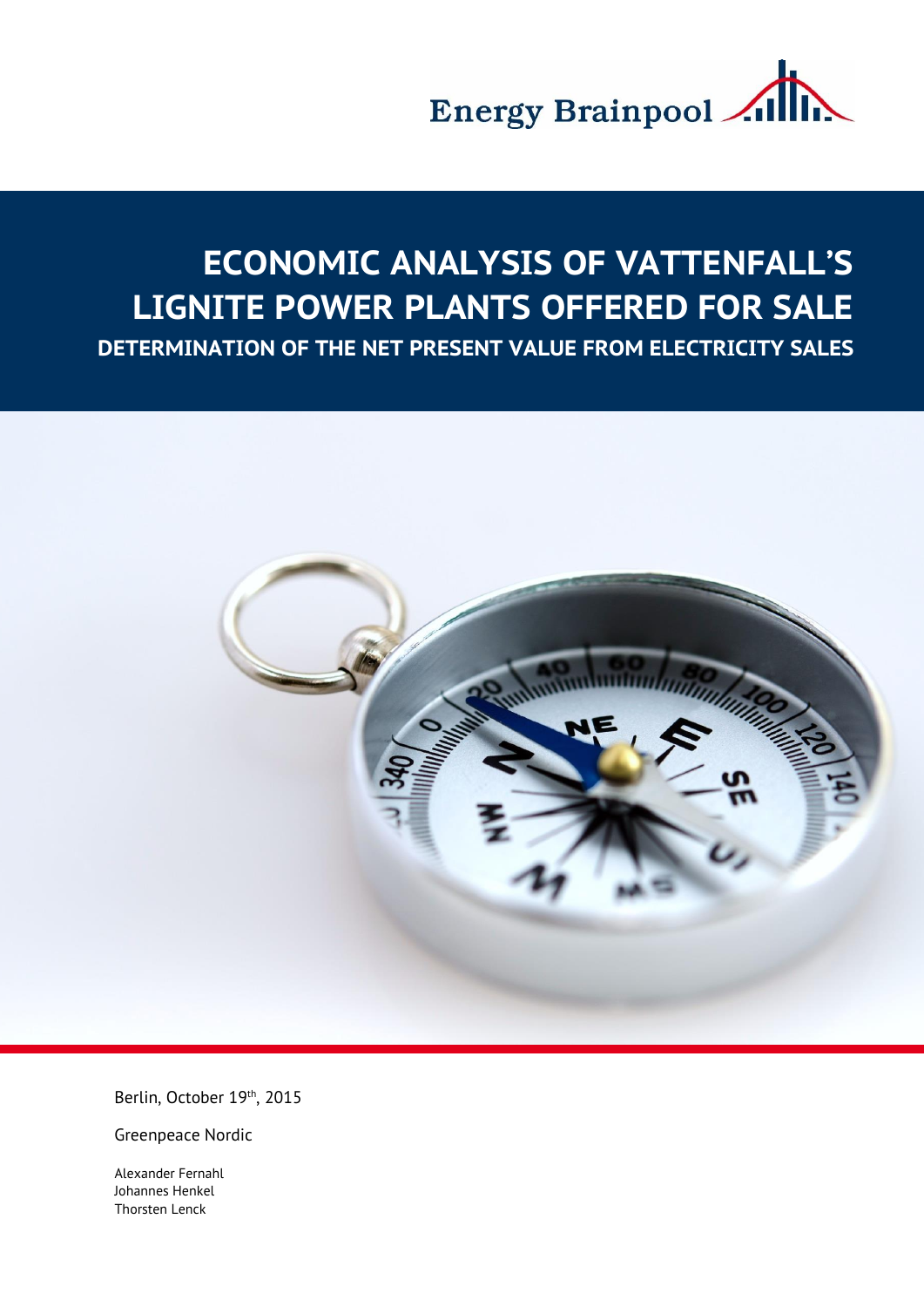## **CONTENT**

| $\mathbf{1}$   |      |                                                                                            |  |  |  |  |  |  |
|----------------|------|--------------------------------------------------------------------------------------------|--|--|--|--|--|--|
| $\overline{2}$ |      |                                                                                            |  |  |  |  |  |  |
| 3              |      |                                                                                            |  |  |  |  |  |  |
|                | 3.1  |                                                                                            |  |  |  |  |  |  |
|                | 3.2  |                                                                                            |  |  |  |  |  |  |
|                | 3.3  |                                                                                            |  |  |  |  |  |  |
|                | 3.4  |                                                                                            |  |  |  |  |  |  |
| 4              |      |                                                                                            |  |  |  |  |  |  |
|                | 4.1  | Yearly power production and CO <sub>2</sub> emissions From the lignite power plant park  6 |  |  |  |  |  |  |
|                | 4.2  |                                                                                            |  |  |  |  |  |  |
| 5              |      |                                                                                            |  |  |  |  |  |  |
|                |      | Description of the fundamental Energy market model Power2Sim  10<br>Appendix 1:            |  |  |  |  |  |  |
|                | A1.1 |                                                                                            |  |  |  |  |  |  |
|                | A1.2 |                                                                                            |  |  |  |  |  |  |
|                |      |                                                                                            |  |  |  |  |  |  |
|                |      |                                                                                            |  |  |  |  |  |  |
|                |      |                                                                                            |  |  |  |  |  |  |
|                |      | Appendix 2:                                                                                |  |  |  |  |  |  |
|                |      | Appendix 3:                                                                                |  |  |  |  |  |  |
|                |      |                                                                                            |  |  |  |  |  |  |
|                |      |                                                                                            |  |  |  |  |  |  |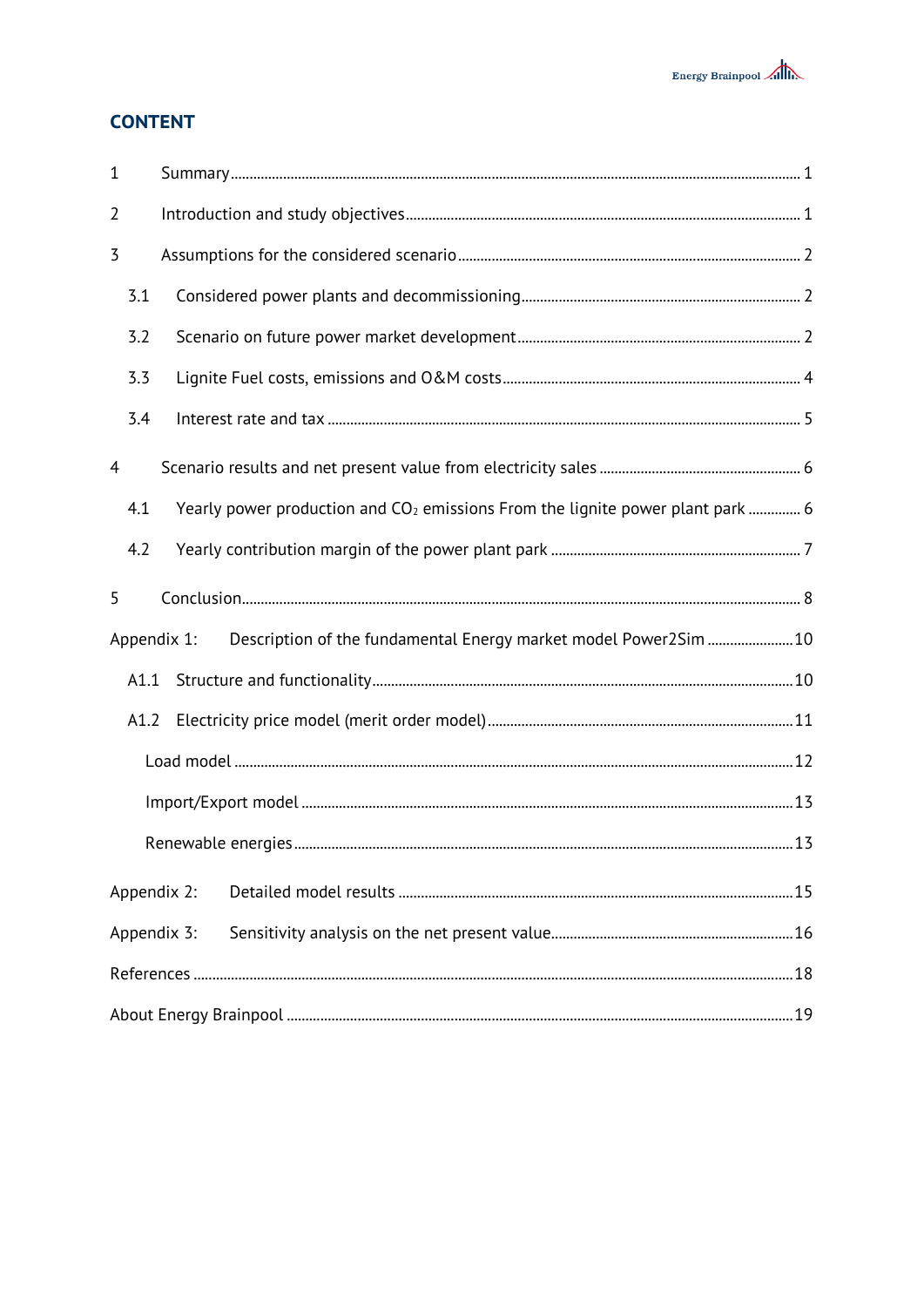## **LIST OF FIGURES**

| Figure 1: Installed capacity of modelled power plant park (Germany) by fuel 3                     |  |
|---------------------------------------------------------------------------------------------------|--|
|                                                                                                   |  |
| Figure 3: Capacity, full load hours, power generation and $CO2$ emissions of the power plant park |  |
|                                                                                                   |  |
|                                                                                                   |  |
|                                                                                                   |  |
|                                                                                                   |  |
|                                                                                                   |  |
|                                                                                                   |  |
| Figure 9: Cross-border import and export of electricity from Germany into Switzerland13           |  |
|                                                                                                   |  |
| Figure 11: Modelled fuel and $CO2$ emission price development (Scenario future market prices) 16  |  |
| Figure 12: Comparison of yearly discounted cash flows (contribution margins)17                    |  |

## **LIST OF TABLES**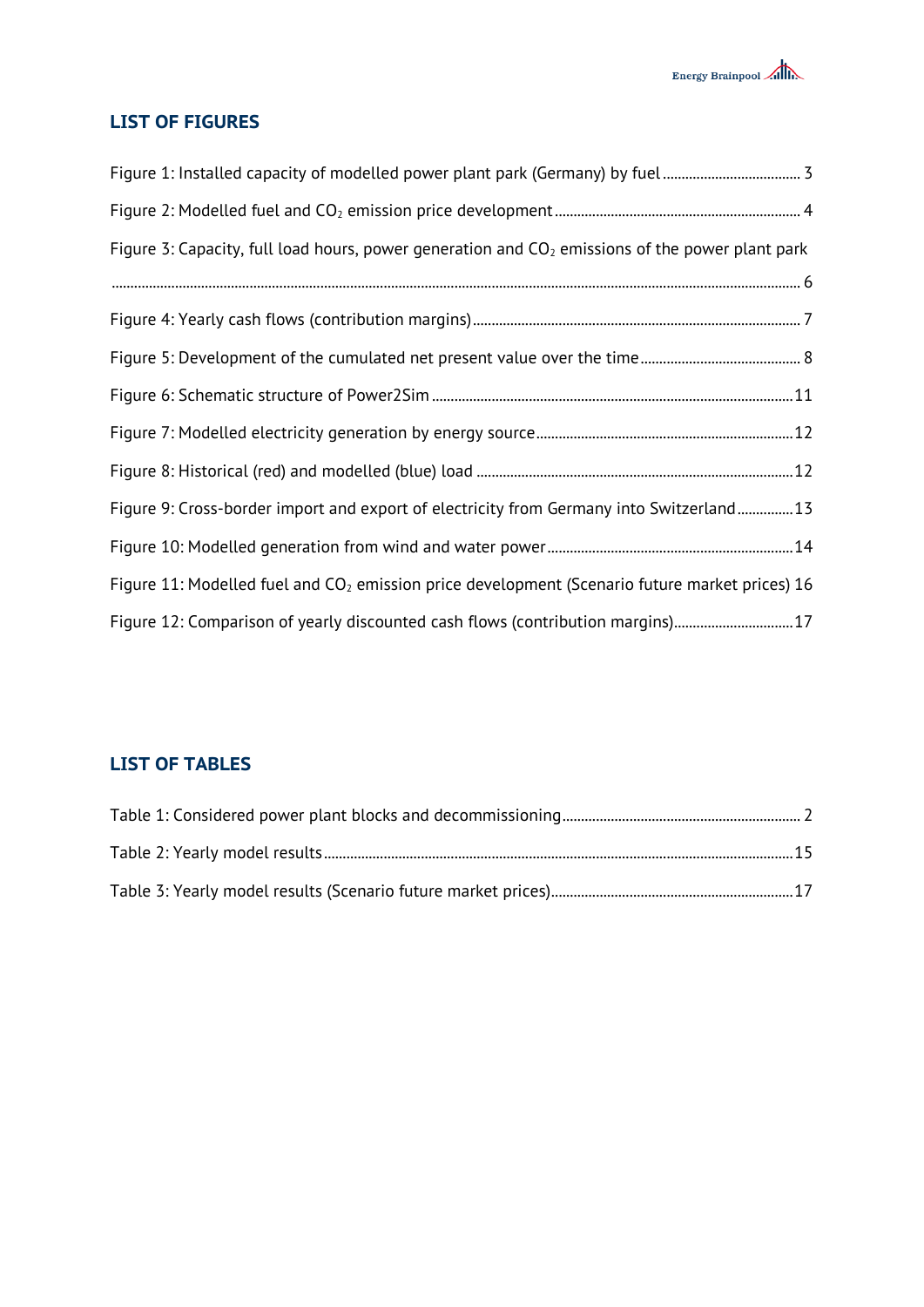## <span id="page-3-0"></span>**1 SUMMARY**

The study aims to determine the net present value from electricity sales of Vattenfall's lignite power plants in Germany offered for sale. For this analysis a scenario with ambitious emissions goals and actions against climate change (and resulting high  $CO<sub>2</sub>$  prices) has been assumed. The considered influencing parameters of the scenario are mainly based on two public studies: the EU energy, transport and Greenhouse Gas emissions trends to 2050 (reference scenario 2013) (EU 2013) and the ambitious World Energy Outlook's 450 ppm scenario (World Energy Outlook 2014 (IEA 2014)) intensified with the assumption set by Greenpeace that the considered lignite power plant will run no longer than 2030. The scenario was calculated using Energy Brainpool's commercial energy market model Power2Sim.

Based on contribution margins from electricity sales on the day-ahead spot market the calculated net present value (NPV) of the lignite power plant park is 468 M $\epsilon$ . Chapter 5 provides detailed advice on the interpretation of this result.

## <span id="page-3-1"></span>**2 INTRODUCTION AND STUDY OBJECTIVES**

Vattenfall is currently offering a couple of electricity generation plants for sale. These assets are intended to be sold in two packages: The first package comprises Vattenfall's lignite power plants and the lignite open-cast mines in Lusatia. Several hydroelectric and pumped storages power plants are included in the second package for sale. A few days ago Greenpeace Nordic announced its intent to purchase the offered power plant portfolio.

In this context, the present study aims to determine the net present value of electricity sales of the power plants for sale in the first package. Therefore only the electricity production from lignite power plants will be taken into account. The scope of the valuation is the determination of contribution margins from electricity sales at the spot market. Sales on the futures market are not in the scope of the study because it is unclear if any long-term contracts are included in the package for sale.

The contribution margins are determined on the basis of a scenario by the year 2030. The scenario is subject to specific assumptions of Greenpeace, which are described in the next chapter.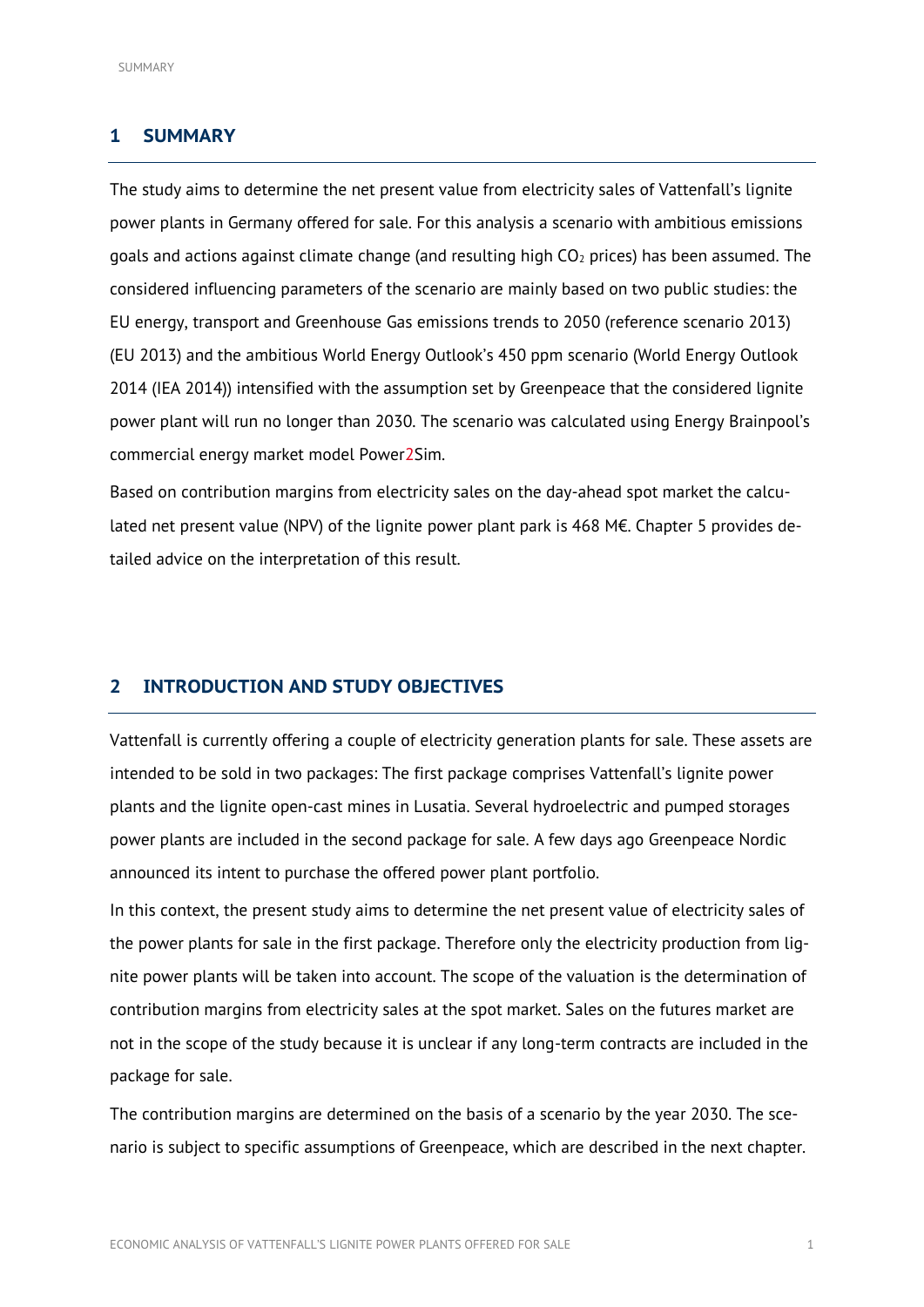## <span id="page-4-0"></span>**3 ASSUMPTIONS FOR THE CONSIDERED SCENARIO**

In order to model and calculate revenues from electricity sales a bunch of assumptions have to be made. Moreover, the calculation of the net present value of the contribution margins of the offered power plants requires assumptions on operational and maintenance costs of the power plants as well as assumptions on the relevant interest rate.

## <span id="page-4-1"></span>3.1 CONSIDERED POWER PLANTS AND DECOMMISSIONING

<span id="page-4-3"></span>The power plants offered for sale of which the net present value is calculated are listed in the following table. The points in time where the lignite power plants are decommissioned are given by Greenpeace and specified as well in the in [Table 1:](#page-4-3)

| <b>POWER PLANT BLOCK</b> | <b>DECOMISSIONING</b> |
|--------------------------|-----------------------|
| Boxberg N                | 31.12.2020            |
| Boxberg P                | 31.12.2020            |
| Boxberg Q                | 31.12.2029            |
| Boxberg R                | 31.12.2030            |
| Lippendorf R             | 31.12.2029            |
| Jänschwalde A            | 31.12.2024            |
| Jänschwalde B            | 31.12.2024            |
| Jänschwalde C            | 31.12.2018            |
| Jänschwalde D            | 31.12.2018            |
| Jänschwalde E            | 31.12.2024            |
| Jänschwalde F            | 31.12.2024            |
| Schwarze Pumpe A         | 31.12.2028            |
| Schwarze Pumpe B         | 31.12.2028            |

Table 1: Considered power plant blocks and decommissioning

## <span id="page-4-2"></span>3.2 SCENARIO ON FUTURE POWER MARKET DEVELOPMENT

Future power plants revenues from electricity sales are calculated using the fundamental model Power2Sim (for a detailed model description please refer to Appendix 1). Crucial for future power price development is the development of the power plant park, which is shown in [Figure](#page-5-0)  [1](#page-5-0) for Germany. The assumptions are based on the reference scenario 2013 from the study EU energy, transport and Greenhouse Gas emissions trends to 2050 (EU 2013).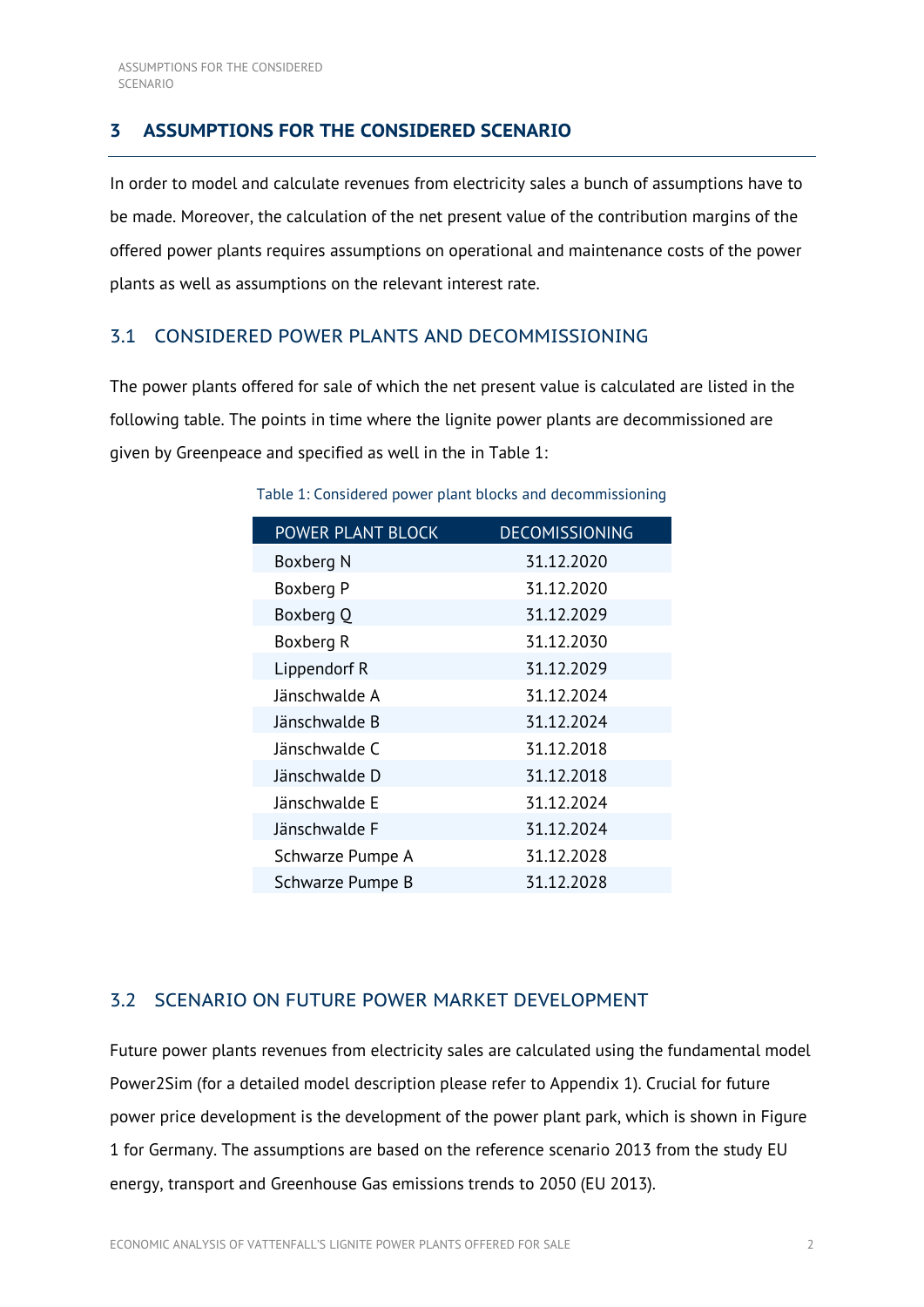

Figure 1: Installed capacity of modelled power plant park (Germany) by fuel

<span id="page-5-0"></span>An important assumption is also the future installation of renewable energies. The path for renewables in Germany is taken from recent policy goals (EEG 2014) and for other countries from EU (2013).

Another important assumption concerns the development of fuel prices (other than lignite) and  $CO<sub>2</sub>$  prices as they affect the merit order of the power plants and heavily impact power prices. Future fuel price development is taken from World Energy Outlook 2014 (IEA 2014). The considered scenario is the 450 ppm scenario which assumes ambitious emissions goals and actions against climate change (and resulting high  $CO<sub>2</sub>$  prices). The assumed price development is shown in [Figure 2.](#page-6-1)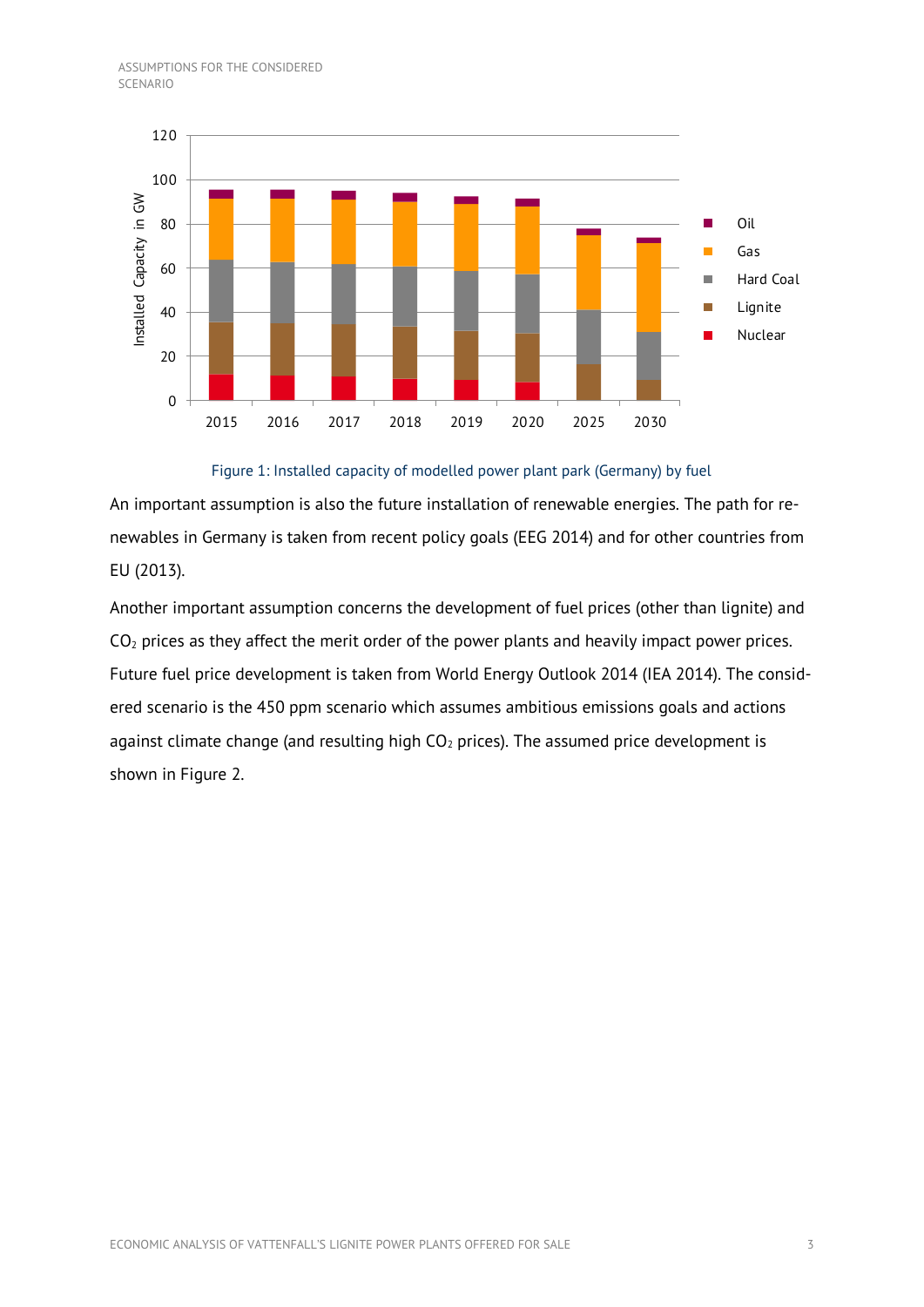

Figure 2: Modelled fuel and  $CO<sub>2</sub>$  emission price development

## <span id="page-6-1"></span><span id="page-6-0"></span>3.3 LIGNITE FUEL COSTS, EMISSIONS AND O&M COSTS

Lignite is a fuel which is traded very scarcely because of its low energy density. Therefore, no market prices for lignite are available. Moreover, Vattenfall's lignite mining activities are offered together with the lignite power plants, so that the mining costs are crucial for calculating the contribution margin.

The costs of lignite are calculated by considering the revenues of lignite mining companies as well as their produced amount of lignite. This data is available from two different sources (Vattenfall Europe Mining AG, 2014 and MIBRAG, 2015) and for both sources the calculation of lignite costs leads to nearly equal values. As the costs vary over time the average of the latest available five years is taken, which is 6.91 EUR/MWh $<sub>th</sub>$  of lignite. This includes the full costs of</sub> lignite mining and assumes a heating value of 2.51 MWh/t raw lignite (Eurostat, 2015). This assumption doesn't take into account further variation (which has occurred in the past) nor a future increase because of an increasing effort to extract lignite.

For the calculation of  $CO<sub>2</sub>$  certificate costs, also a value for specific  $CO<sub>2</sub>$  emissions of lignite has to be assumed. As the quality of lignite varies from location to location but also through one location, an average value of 404 kg/MWh<sub>th</sub> is used for the calculations (Umweltbundesamt, 2013).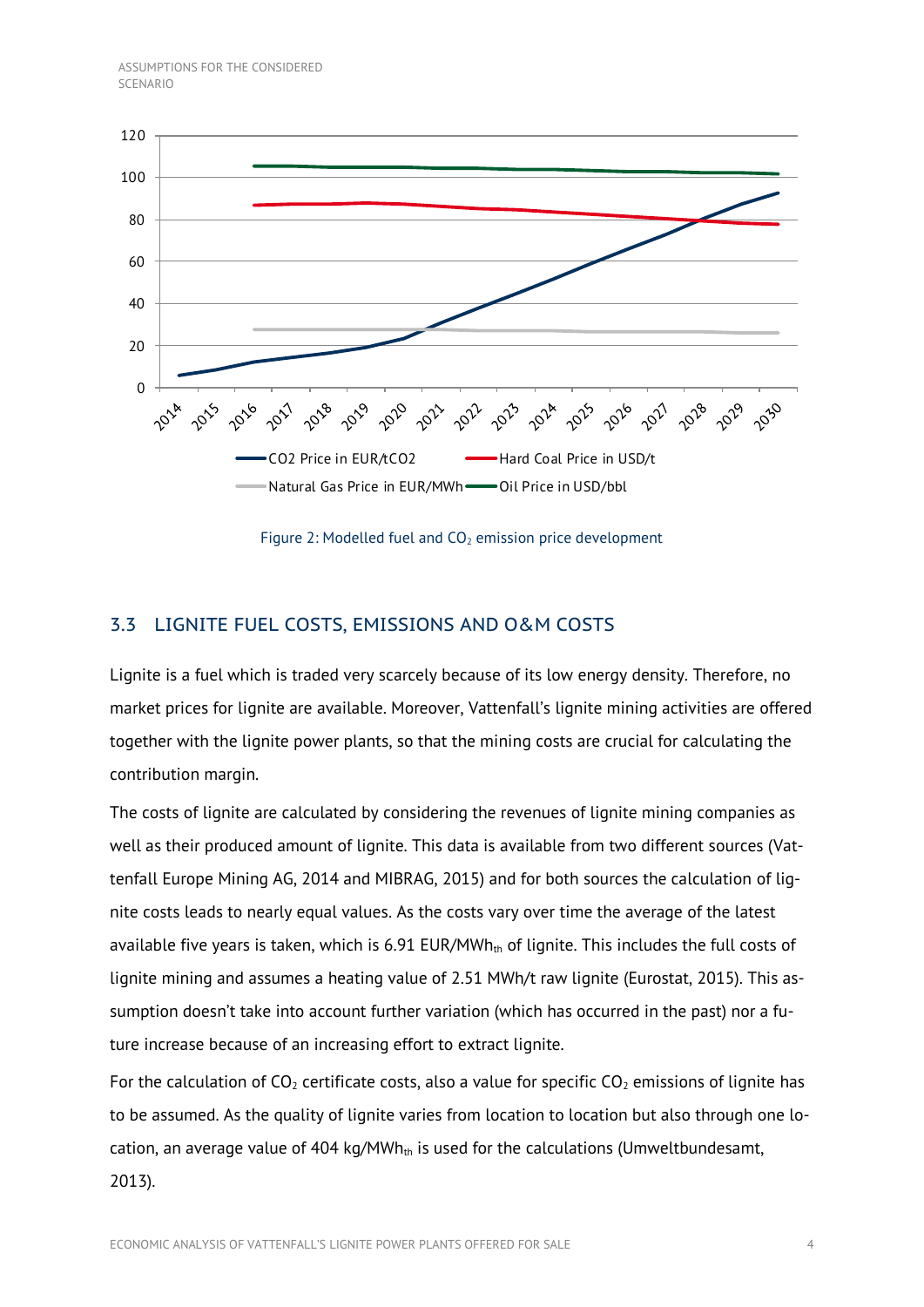Cost assumptions for the operation and maintenance of lignite power plants are taken from Buttermann and Baten (2013). They assume yearly costs of 52.3 M€/GW<sub>installed</sub>, which comprise labour, maintenance, insurance and auxiliary costs.

## <span id="page-7-0"></span>3.4 INTEREST RATE AND TAX

The interest rate is one crucial parameter for the calculation of the net present value as it defines the value of future cash flows. Frequently weighted average cost of capital (WACC) are used, which consider the expected return on shareholder's equity as well as the interest rate of debt capital. KMPG (2014) provides average WACC for different industry branches. For the energy & natural resources industry they came to the result of 7.2% WACC, which is used for further calculations.

Taxes are not taken into account.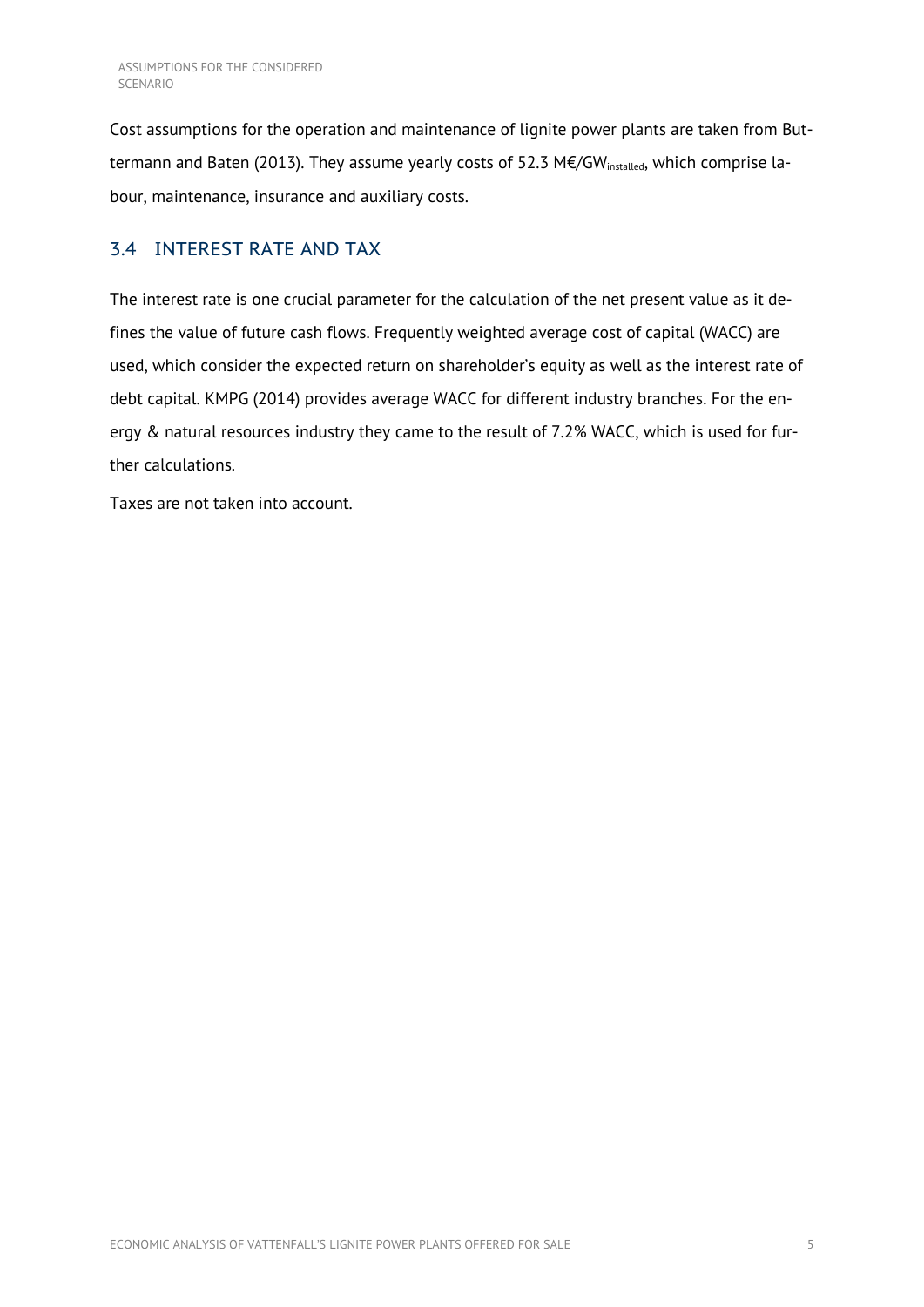## <span id="page-8-0"></span>**4 SCENARIO RESULTS AND NET PRESENT VALUE FROM ELECTRICITY SALES**

## <span id="page-8-1"></span>4.1 YEARLY POWER PRODUCTION AND CO<sub>2</sub> EMISSIONS FROM THE LIGNITE POWER PLANT PARK

In the following, the model results are described. Only revenues from electricity sales on the spot market are considered.



<span id="page-8-2"></span>Figure 3: Capacity, full load hours, power generation and  $CO<sub>2</sub>$  emissions of the power plant park [Figure 3](#page-8-2) shows the capacity development, the calculated average full load hours, development of power generation as well as the development of  $CO<sub>2</sub>$  emissions of the park until 2030. With decreasing installed capacity, obviously power generation and  $CO<sub>2</sub>$  emissions also decreases.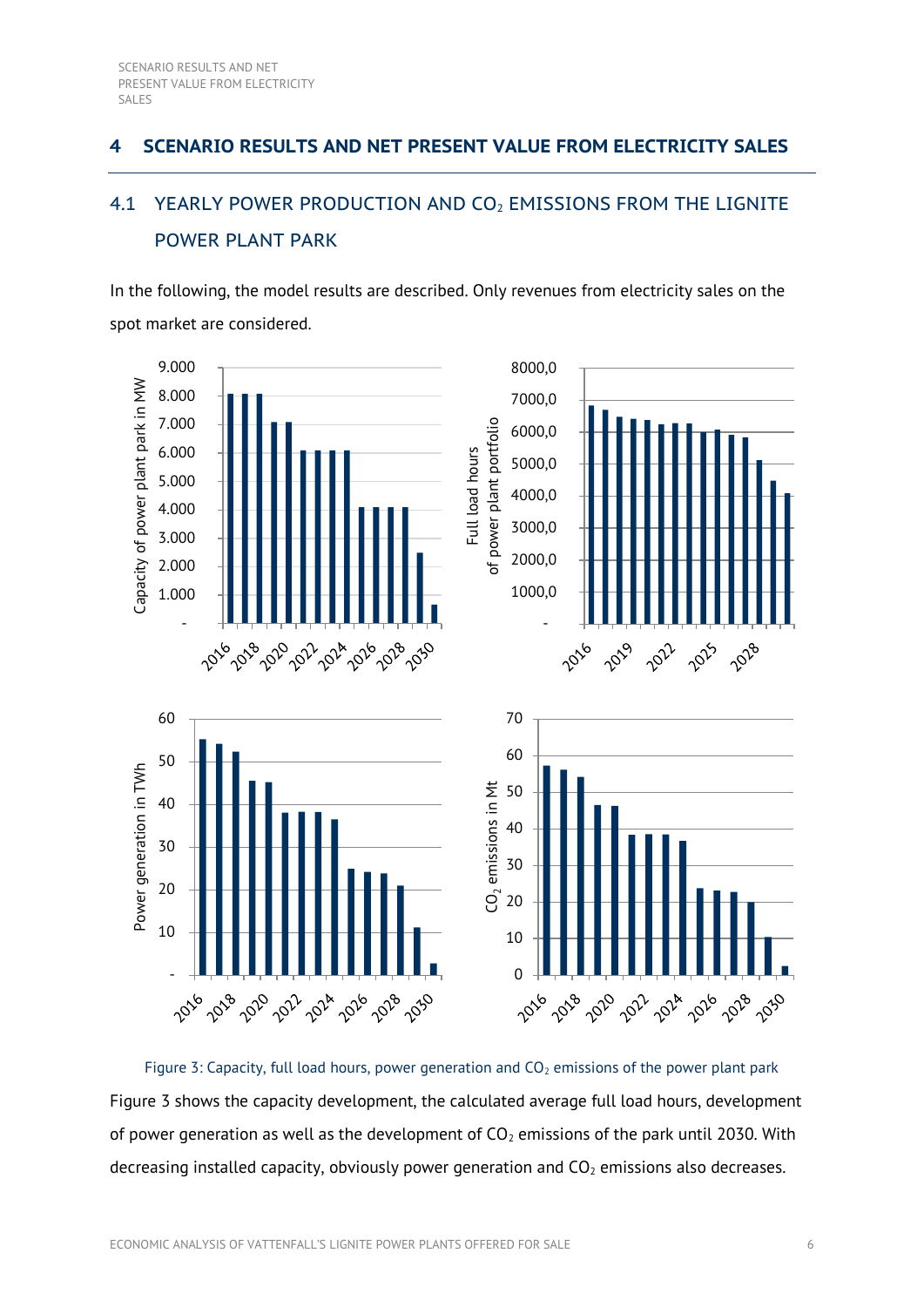The graph on full load hours reflects the increasing share of renewable energies in the electricity market. Because of their low marginal cost the renewables displace lignite power plants which in consequence are used less.

## <span id="page-9-0"></span>4.2 YEARLY CONTRIBUTION MARGIN OF THE POWER PLANT PARK

[Figure 4](#page-9-1) shows the development of cash flows (contribution margins) as well as discounted cash flows of the power plant park. It is visible that after 7 years in which a positive contribution margin has been reached the revenues from electricity sales at the spot market are not sufficient any more to cover fuel costs, costs for  $CO<sub>2</sub>$  certificates as well as operating and maintenance costs. This is because of increased  $CO<sub>2</sub>$  certificate prices and decreased operational hours. Decommissioning of the (relatively inefficient) remaining Jänschwalde blocks at the end of 2024 leads to an increasing contribution margin for a short period. In the next year, cashflows decrease again. In 2027 and 2028, the negative contribution margin gets even lower than operational costs. This is because in the fundamental model, lignite power plants are assumed to offer their power at the spot market at marginal costs (which might be significantly lower than average fuel costs). Because of the high  $CO<sub>2</sub>$  prices in this period of time, lignite power plants are relatively frequently the price-setting marginal power plants and in these times revenues from sales only cover the marginal costs and therefore are not sufficient to generate even the full fuel costs.



### Figure 4: Yearly cash flows (contribution margins)

<span id="page-9-1"></span>[Figure 5](#page-10-1) shows the development of the cumulated NPV over the time.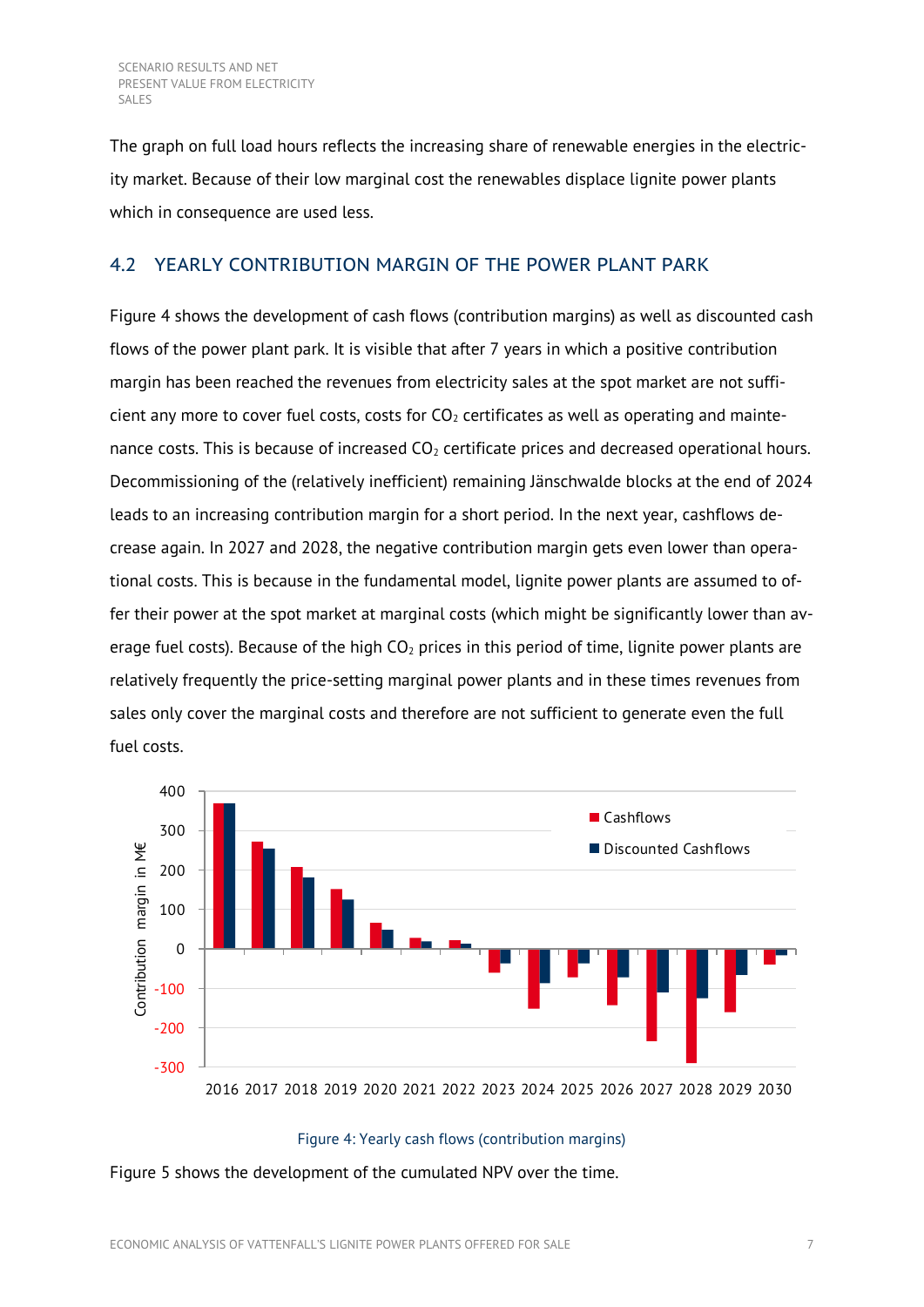

Figure 5: Development of the cumulated net present value over the time

<span id="page-10-1"></span>The net present value (NPV) of the power plant park is 468 M€.

## <span id="page-10-0"></span>**5 CONCLUSION**

When interpreting the results and in particular when comparing the net present values calculated here with values from the public discussion, the following points should be considered:

- The calculations are based on an ambitious  $CO<sub>2</sub>$  scenario, in which the considered lignite power stations are shut down completely by the year 2030.
- The  $CO<sub>2</sub>$  and primary energy prices of the scenario come from the World Energy Outlook 2014 (IEA 2014). The prices are significantly higher than current prices at the futures market. This constellation of primary energy and  $CO<sub>2</sub>$  prices leads to an overestimation of revenue from electricity sales in the coming years. A second scenario calculation with current future prices for primary energy and  $CO<sub>2</sub>$  shows negative cashflows even for the years 2016 to 2020 (for more details please refer to Appendix 3).
- Due to the large amounts of coal and electricity even small changes in the input parameters such as the heating value or the specific emissions of lignite lead to significant influences on the net present value. Therefore, the input parameters of the model have been carefully researched and, if possible validated with literature values. Nevertheless, those values might develop differently in the future than assumed in this study.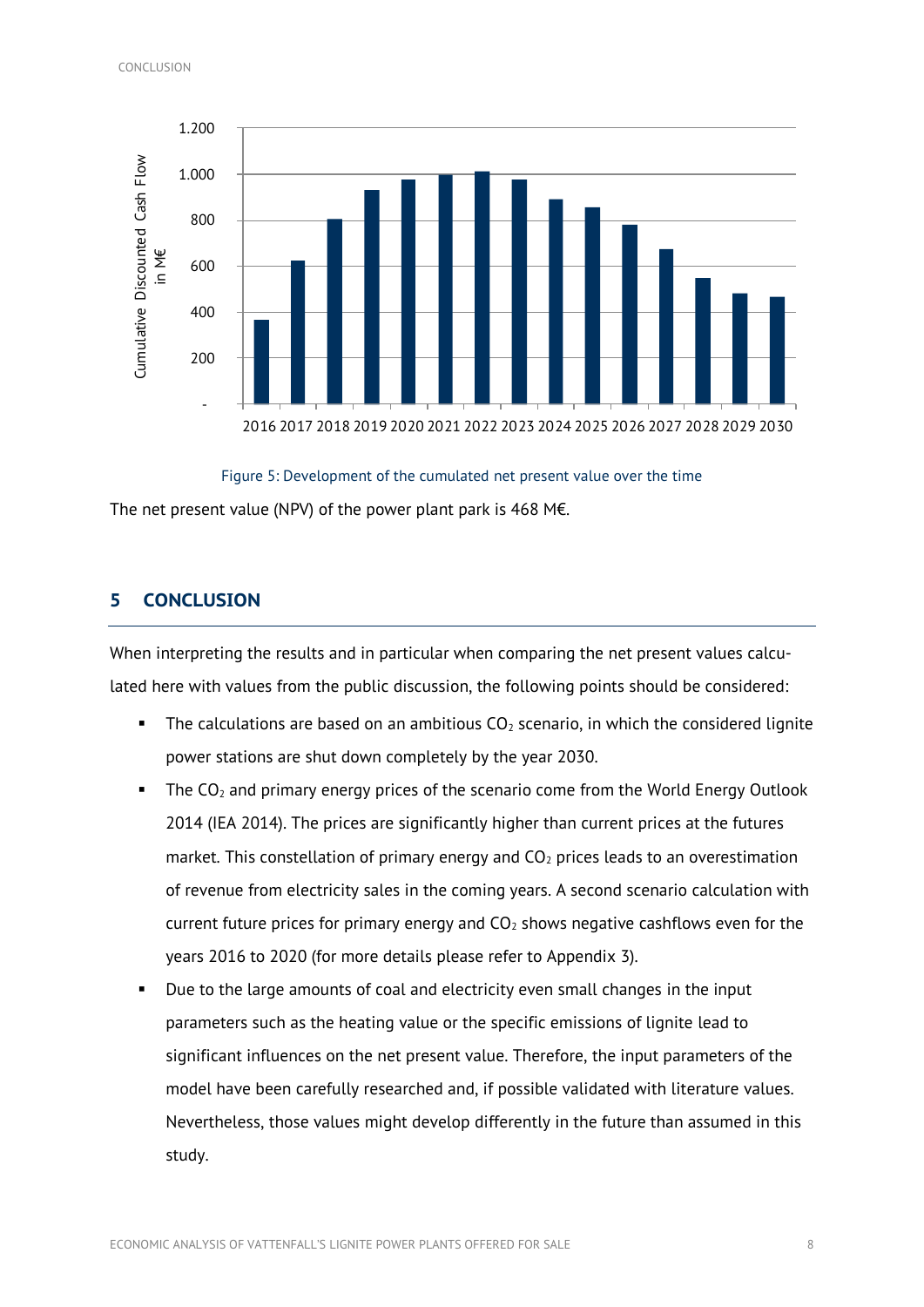Despite complex and careful research the available data to determine the net present value of a single block-unit power station must be called incomplete. For this, much more specific plant data and business data for the lignite-fired power plants would be needed, which existed neither in the preparation of this analysis, nor is publicly available.

Despite these limitations, the result can be considered a solid assessment within the scenario assumptions.

In addition to the considered contribution margins from electricity sales as far as focussed on in this study, for a comprehensive calculation of the net present value of lignite power plants more cost and revenue items should be taken into account.

Additional revenue can be generated from, for example:

- **Sale of heat**
- **Provision of operating reserve**
- Use of the real option of the power plant commercially or in hedging (sale of elecriticity at the futures market, optimisation at the spot market)
- **•** Optimisation of power plant dispatch in intraday markets
- **Participation in redispatch mechanisms**
- $etc.$

Whilst the first point (sale of heat) is probably of minor importance, especially the use of future markets for the sale of electricity (third point) might have generated significant benefits in the past for the company in comparison with selling at the spot markets only. This is due to decreasing electricity prices over the last years. Assuming for example that Vattenfall had sold all of its electricity generated in 2014 at the futures market at the last trading day of the year 2013 would have led to nearly 300 M€ higher revenues compared to selling at the spot market only. This calculation doesn't take into account further power plant optimisation at the spot market. However, if benefits will remain as high in the future depends on the sales strategy and price development at the futures market and therefore can't be calculated exactly.

When evaluating the net present value additional revenues from an inclusion of the power plants in the Capacity and Climate Reserve planned by the federal government as well as further announced changes to the electricity market design with respect to the revenue stream of lignite power plants should be considered. For both, economic details are not available so far.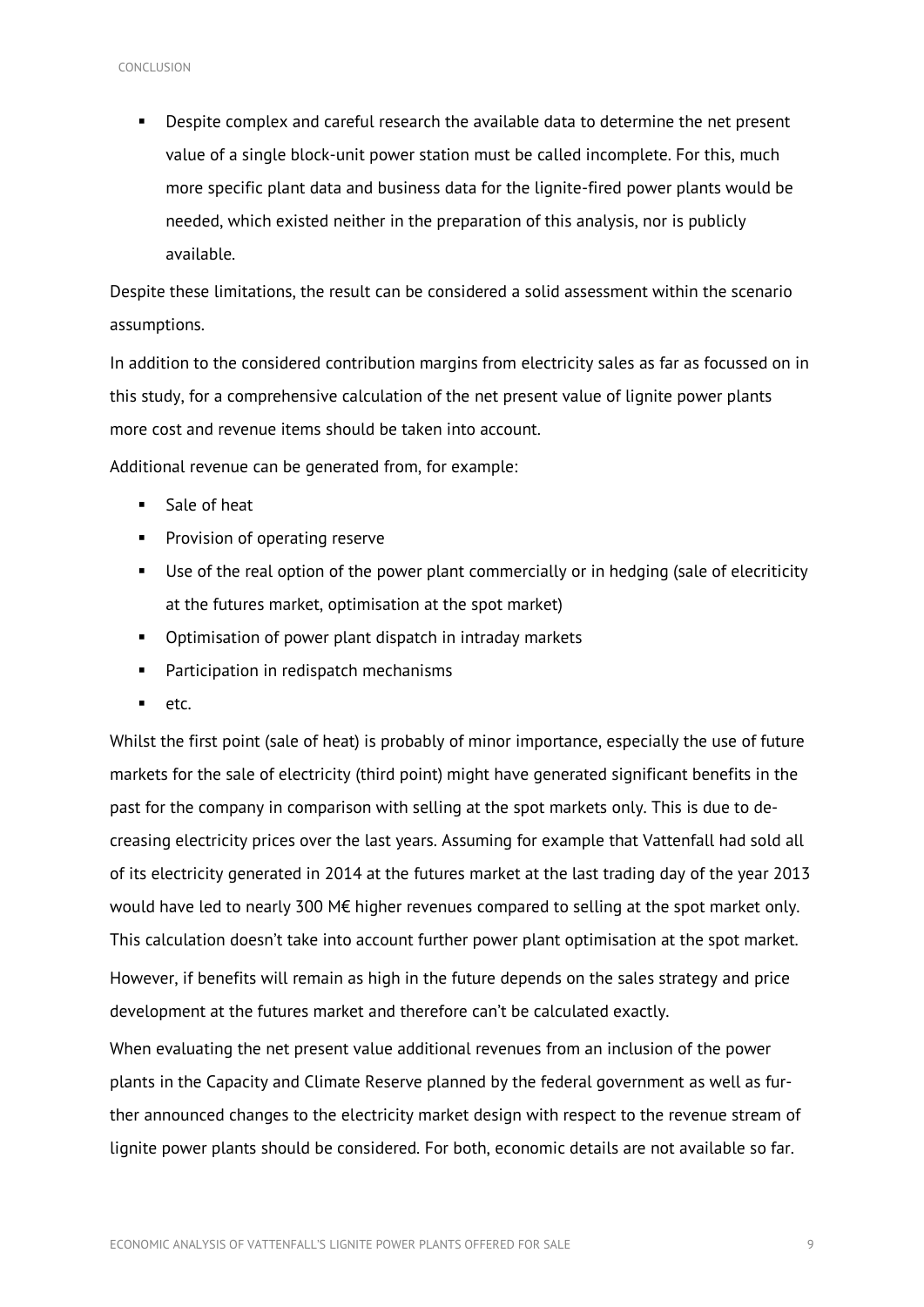## **APPENDIX 1:**

## <span id="page-12-0"></span>**DESCRIPTION OF THE FUNDAMENTAL ENERGY MARKET MODEL POWER2SIM**

Power2Sim is a software for the simulation of hourly electricity prices until the year 2050 for all countries of the European Union, Norway and Switzerland. Energy Brainpool's long-term experience in the field of analysis and consultancy for the energy industry, politics and technology contributes to the constant update and improvement of Power2Sim.

#### Operation and usage

Power2Sim has established itself successfully on the market for many years. The versatile range of applications can be customised individually according to the customers' requirements, such as:

- **Evaluation of corporate strategies**
- Short-term forecasts down to the hour for trading purposes
- **Contract and asset valuations**
- **Investment planning**
- Cost and revenue planning
- **Power plant scheduling and optimisation**
- Analysis of the main influential factors for electricity prices and the influences of the injection of renewable energies

## <span id="page-12-1"></span>A1.1 STRUCTURE AND FUNCTIONALITY

Power2Sim is a modular fundamental model. Based on individual requirements, the electricity price model can be complemented by independent sub-models. These sub-models ensure that historical fundamental data can be reasonably projected into the future. Power2Sim uses an underlying reference scenario, based on public fundamental data and future trends. In addition, Energy Brainpool's market know-how, acquired by continuous development and improvement, as well as current market trends enhance the model. All input parameters in Power2Sim can be easily adjusted in order to set up individual scenarios according to your requirements and ideas.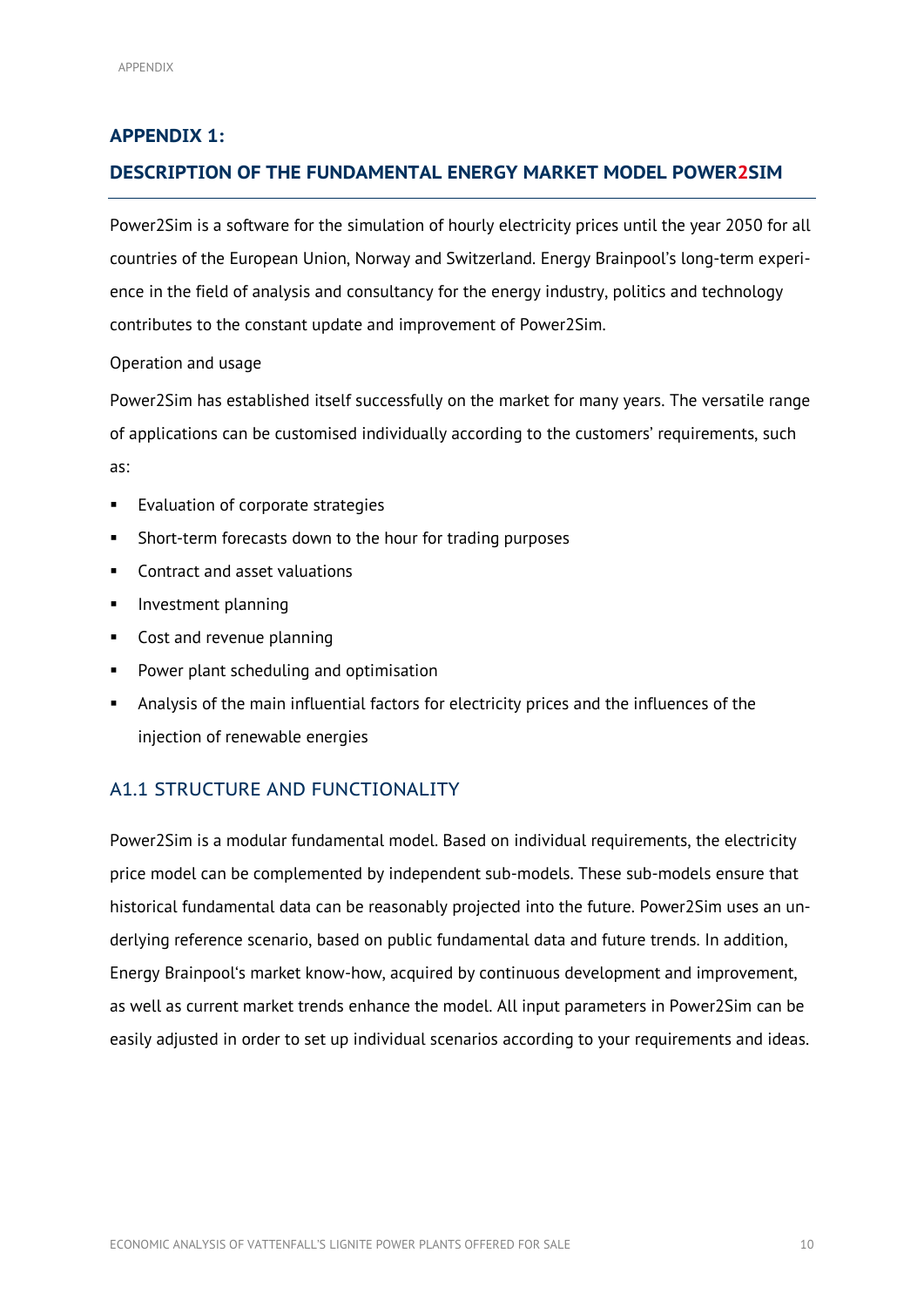## <span id="page-13-0"></span>A1.2 ELECTRICITY PRICE MODEL (MERIT ORDER MODEL)

Power2Sim maps the energy-only market by calculating the electricity price according to the merit-order principle. Essential factors within this context are the marginal costs of electricity generation. Thereby the cost for the most expensive power station that is still needed to cover the demand determines the price for each individual hour.



#### Figure 6: Schematic structure of Power2Sim

<span id="page-13-1"></span>Marginal costs are determined by the relevant fuel costs,  $CO<sub>2</sub>$  certificate costs, if applicable, as well as the efficiency of the specific power plant. Besides short-term costs, modified operation and transport costs for fuels may result in modifications of the cost structure. In addition the sub-model "ramping costs" considers surcharges and specific power plant restrictions.

### European power plant directory

Core of the conventional power park fleet in Power2Sim is the European Power Plant Directory – a comprehensive database of more than 3,300 conventional power plants all over Europe. Power plants are listed separately according to the energy sources lignite, hard coal, oil, natural gas and uranium.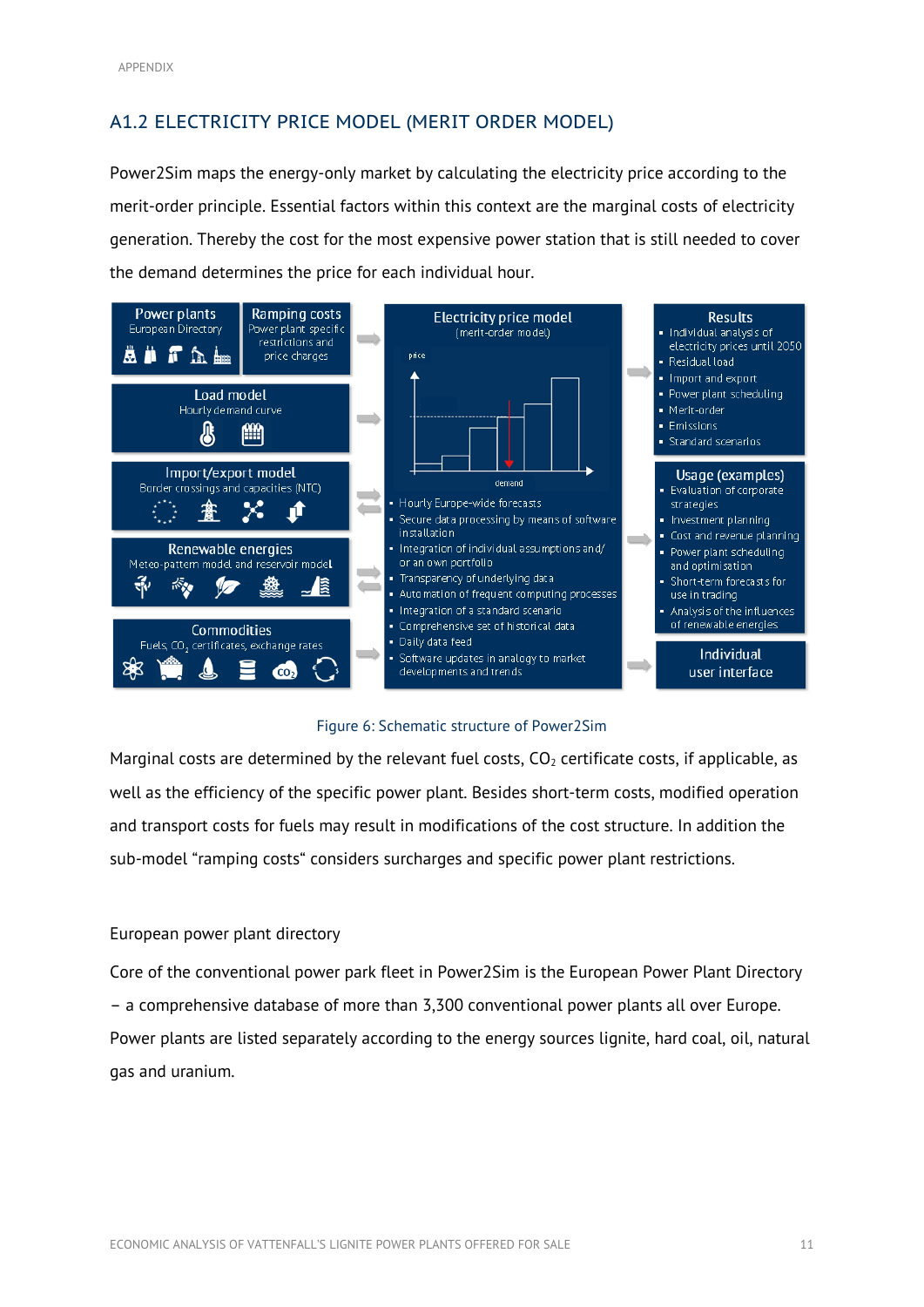

Figure 7: Modelled electricity generation by energy source

<span id="page-14-1"></span>The directory provides, among other aspects, information on the generation capacity, efficiency and commissioning.

### <span id="page-14-0"></span>LOAD MODEL

The load model calculates the electricity demand over the entire forecast horizon down to the hour based on scenario specifications.



Figure 8: Historical (red) and modelled (blue) load

<span id="page-14-2"></span>Therefore the load model uses country-specific sensitivities for temperature, weekdays, public holidays, etc., which have been derived from historical load data.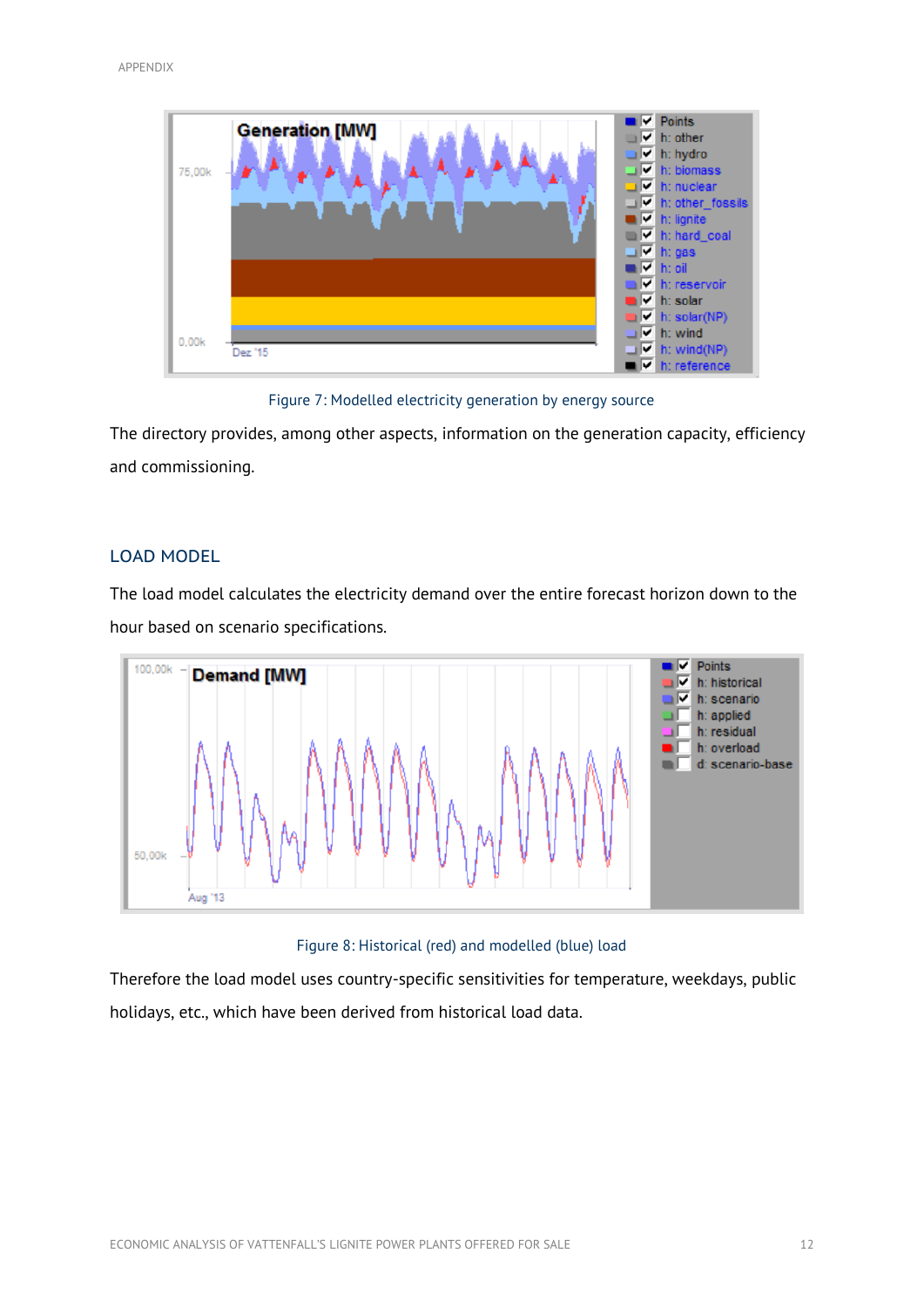#### <span id="page-15-0"></span>IMPORT/EXPORT MODEL

The import/export model is an extension of the merit-order model for the calculation of crossborder flows between European states. Taking into consideration the specifications for crossborder lines and their capacities, Power2Sim calculates the optimal utilisation of individual lines and thus the influence of import and export of electricity on national electricity prices.



<span id="page-15-2"></span>

### <span id="page-15-1"></span>RENEWABLE ENERGIES

Above all, electricity generation from renewable energies is determined by the availability of the energy source.

This simulation is done via model approaches that consider the particularities of the individual energy sources. Stochastic profiles for the future are determined for wind and solar feed.

Generation from water power is divided into run-of-the-river, reservoir and pump storage plants. Other renewable energies such as biomass and geothermal energy are considered in sum.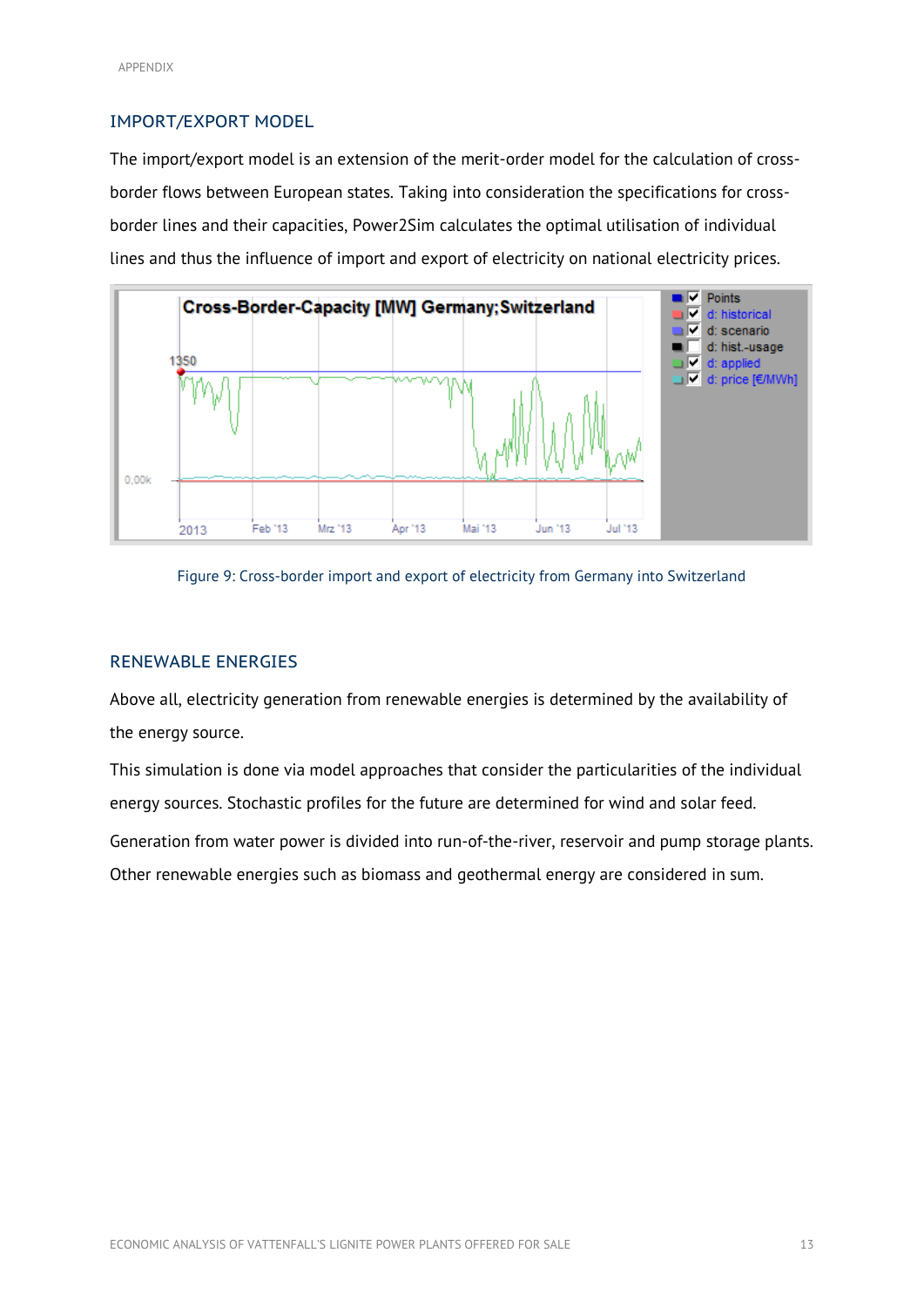

Figure 10: Modelled generation from wind and water power

<span id="page-16-0"></span>For all renewable energy sources, the user specifies electricity production and installed capacity in Power2Sim. From these specifications, specific hourly generation curves are generated.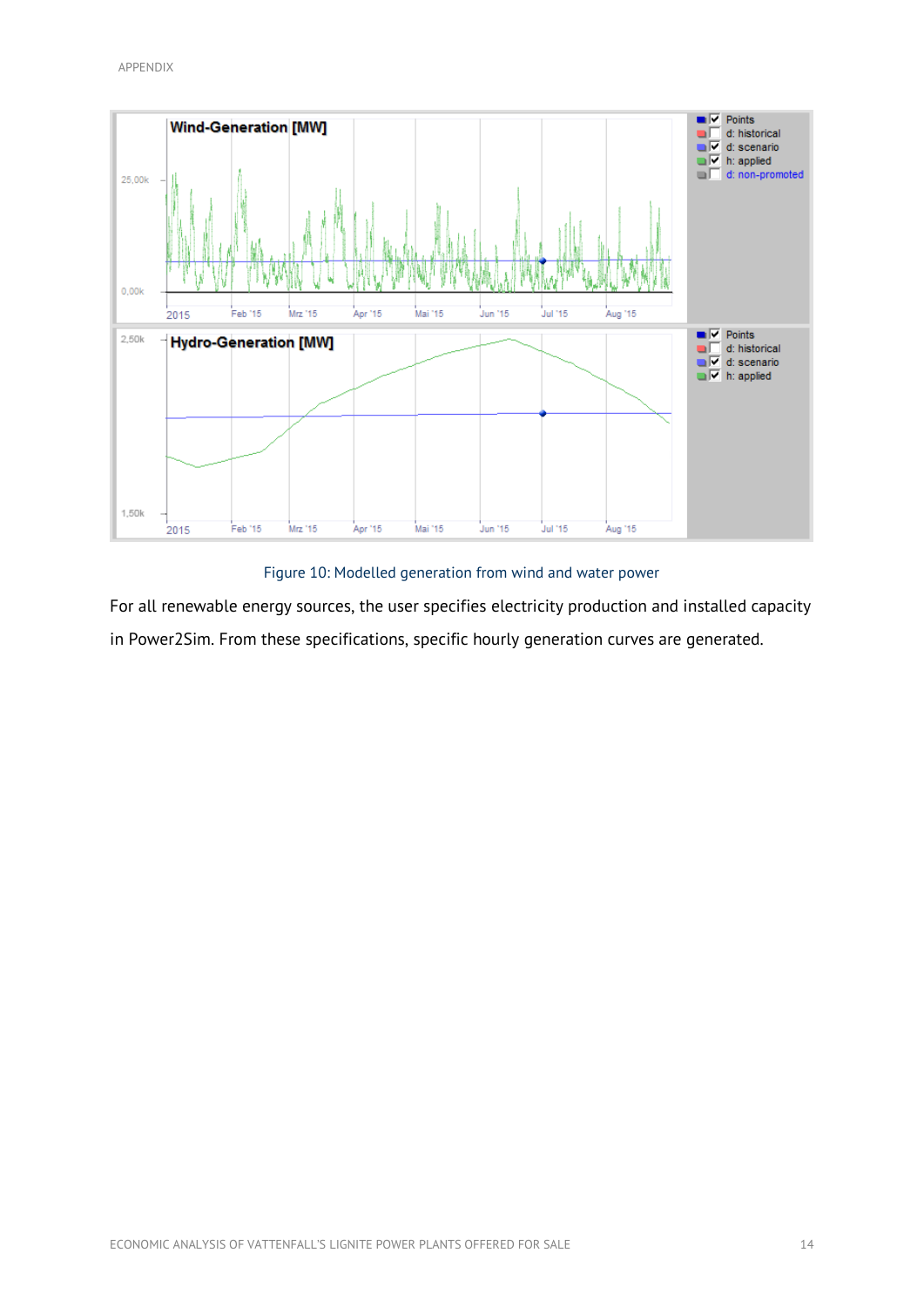## **APPENDIX 2: DETAILED MODEL RESULTS**

<span id="page-17-1"></span><span id="page-17-0"></span>

| Table 2: Yearly model results                              |       |       |       |       |       |       |        |         |        |         |         |        |        |         |         |
|------------------------------------------------------------|-------|-------|-------|-------|-------|-------|--------|---------|--------|---------|---------|--------|--------|---------|---------|
|                                                            | 2016  | 2017  | 2018  | 2019  | 2020  | 2021  | 2022   | 2023    | 2024   | 2025    | 2026    | 2027   | 2028   | 2029    | 2030    |
| Capacity of power plant<br>park in MW                      | 8095  | 8095  | 8095  | 7095  | 7095  | 6095  | 6095   | 6095    | 6095   | 4095    | 4095    | 4095   | 4095   | 2495    | 675     |
| <b>Full load hours of power</b><br>plant portfolio         | 6835  | 6703  | 6477  | 6420  | 6381  | 6254  | 6285   | 6274    | 5998   | 6085    | 5922    | 5836   | 5126   | 4485    | 4089    |
| Power generation in TWh                                    | 55.3  | 54.3  | 52.4  | 45.6  | 45.3  | 38.1  | 38.3   | 38.2    | 36.6   | 24.9    | 24.3    | 23.9   | 21     | 11.2    | 2.8     |
| Lignite consumption in Mt                                  | 56.6  | 55.4  | 53.5  | 45.9  | 45.7  | 37.8  | 38     | 38      | 36.2   | 23.4    | 22.8    | 22.5   | 19.7   | 10.3    | 2.5     |
| $CO2$ emissions in Mt                                      | 57.3  | 56.2  | 54.2  | 46.6  | 46.3  | 38.4  | 38.6   | 38.5    | 36.7   | 23.8    | 23.1    | 22.8   | 19.9   | 10.4    | 2.5     |
| $CO2 \text{ costs } \epsilon/tCO2$                         | 12.2  | 14.5  | 16.7  | 18.9  | 23.5  | 30.6  | 37.7   | 44.8    | 51.9   | 59      | 66.1    | 73.2   | 80.3   | 87.3    | 92.7    |
| <b>Cash flow (contribution</b><br>margin) in $M \in$       | 368.5 | 272.6 | 209.1 | 153.3 | 66.1  | 28.1  | 22.3   | $-59.7$ | $-150$ | $-70.5$ | $-144$  | $-234$ | $-290$ | $-159$  | $-38.4$ |
| Discounted cash flow (con-<br>tribution margin) in $M \in$ | 368.5 | 254.3 | 181.9 | 124.4 | 50    | 19.8  | 14.7   | $-36.7$ | $-86$  | $-37.7$ | $-71.8$ | $-109$ | $-126$ | $-64.4$ | $-14.5$ |
| Cumulative discounted cash<br>flow in M $\epsilon$         | 368.5 | 622.8 | 804.8 | 929.2 | 979.2 | 999.1 | 1013.7 | 977     | 891    | 853.3   | 781.6   | 672.5  | 546.6  | 482.2   | 468     |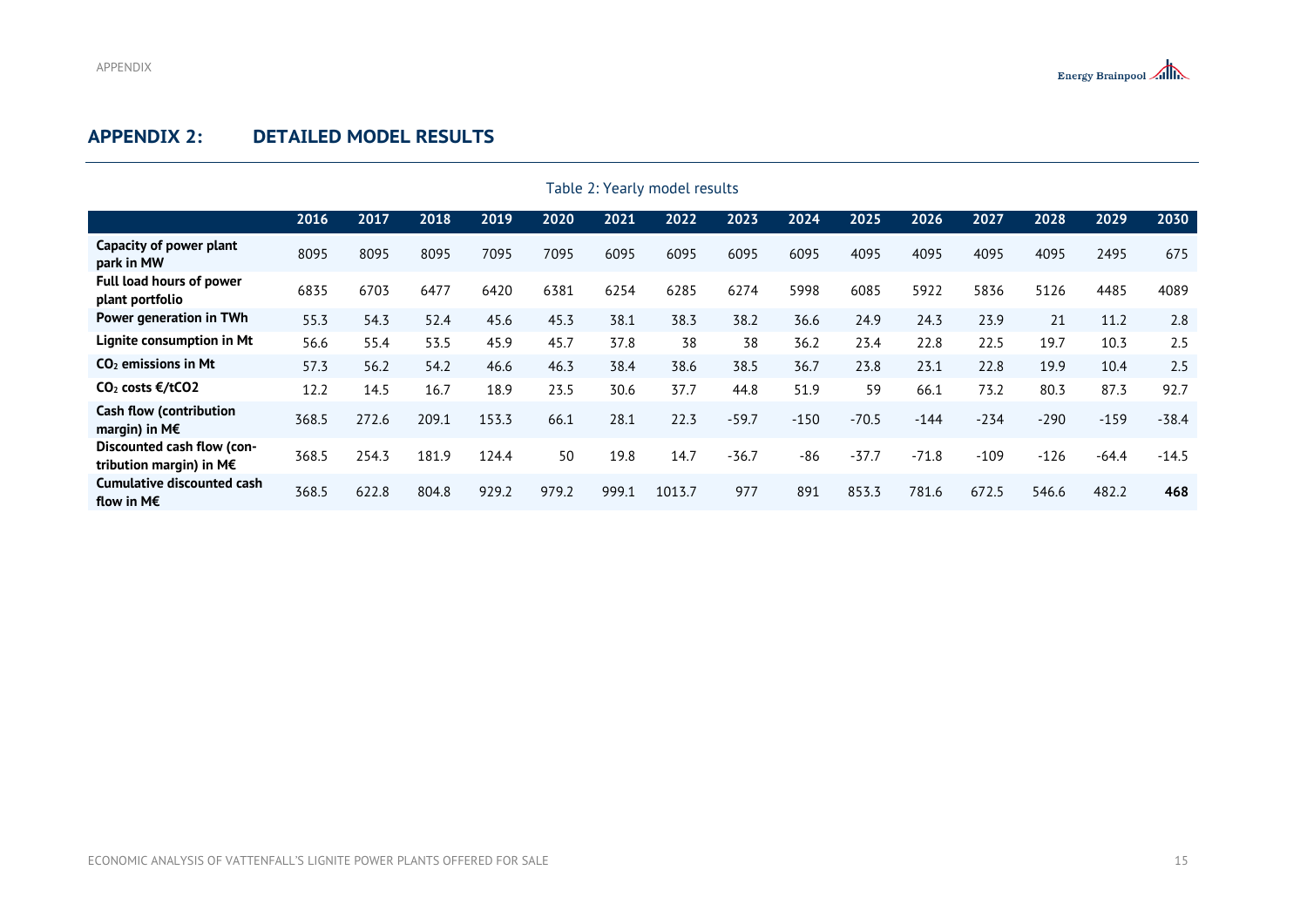## <span id="page-18-0"></span>**APPENDIX 3: SENSITIVITY ANALYSIS ON THE NET PRESENT VALUE**

As discussed, the net present value (NPV) is subject to numerous influential parameters. To quantify the influence of primary energy and  $CO<sub>2</sub>$  prices on the NPV a second scenario was calculated. With one exception, the assumptions and input parameters are identical to the scenario examined above: Instead of primary energy and  $CO<sub>2</sub>$  prices from the World Energy Outlook 2014 (IEA 2014) current future market prices from EEX (gas, coal,  $CO<sub>2</sub>$  certificates) and ICE (oil) are taken into account as shown in [Figure 11.](#page-18-1) As future prices are only available for years in the relatively near future the analysis includes the years until 2020 only.



Figure 11: Fuel and  $CO<sub>2</sub>$  emission price development (Scenario future market prices)

<span id="page-18-1"></span>These future market prices quote significantly below the prices of the WEO and affect the price of electricity significantly. With lower primary energy and  $CO<sub>2</sub>$  prices, electricity prices are lower and, consequently, the contribution margins of lignite power plants are also lower. As shown in [Figure 12,](#page-19-0) in this scenario the yearly contribution margins from electricity sales are negative.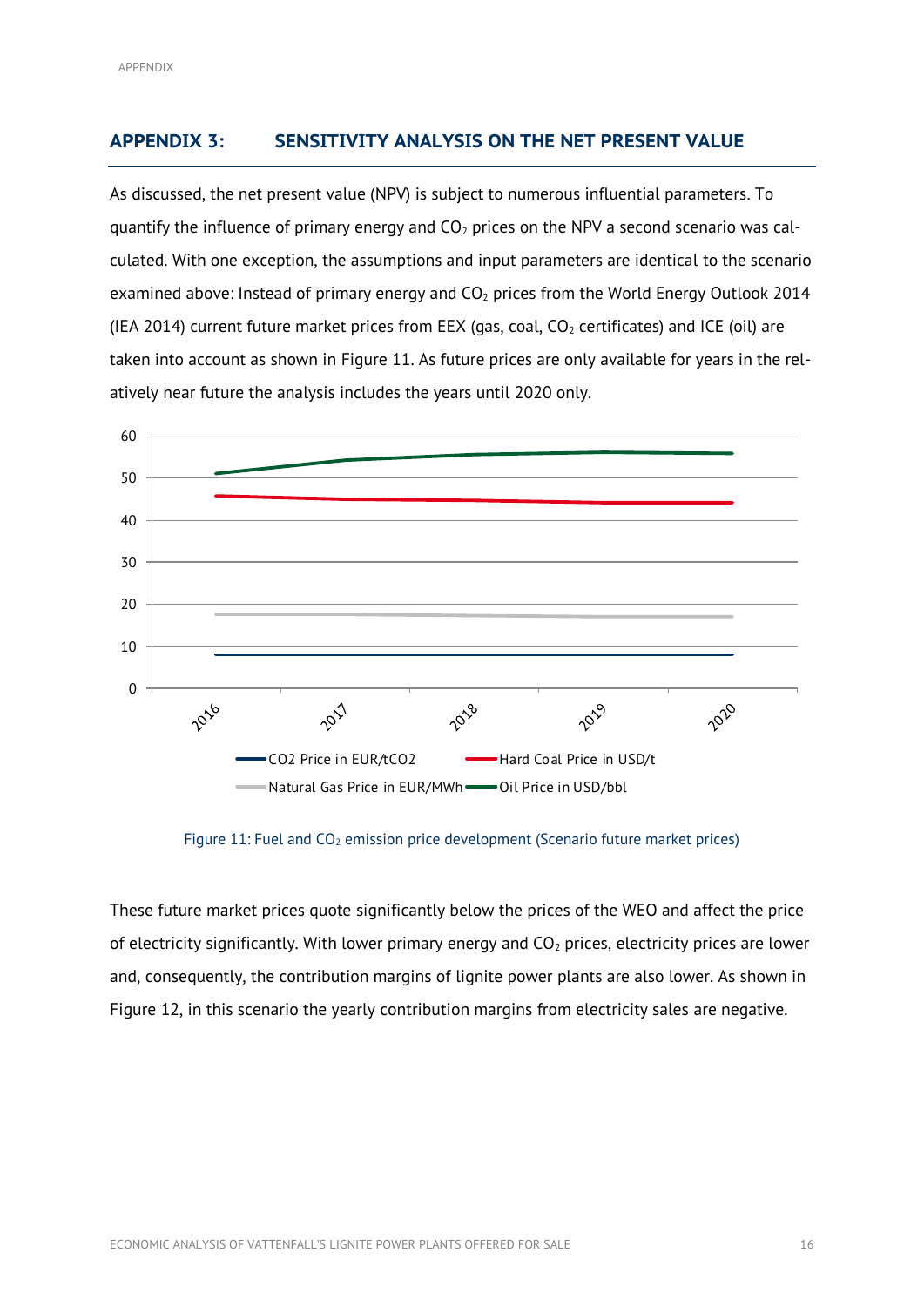

Figure 12: Comparison of yearly discounted cash flows (contribution margins)

<span id="page-19-0"></span>Over the period 2016 to 2020 the discounted cash flows add up to 979 M€ in the scenario with WEO prices and to minus 1,444 M€ in the scenario with future market prices. These results demonstrate the great influence of input parameters on the net present value. Therefore, great efforts have been made to model the scenarios consistent. When interpreting the results shown the notes mentioned in chapter 5 should also be considered.

<span id="page-19-1"></span>Further scenario results are shown in [Table 3](#page-19-1) below.

|                                                            | 2016   | 2017   | 2018   | 2019   | 2020   |
|------------------------------------------------------------|--------|--------|--------|--------|--------|
| Capacity of power plant<br>park in MW                      | 8095   | 8095   | 8095   | 7095   | 7095   |
| <b>Full load hours of power</b><br>plant portfolio         | 6813   | 6684   | 6457   | 6416   | 6396   |
| Power generation in TWh                                    | 55.2   | 54.1   | 52.3   | 45.5   | 45.4   |
| Lignite consumption in Mt                                  | 57.1   | 56.0   | 54.1   | 46.5   | 46.4   |
| $CO2$ emissions in Mt                                      | 57.1   | 56.0   | 54.1   | 46.5   | 46.4   |
| $CO2 \text{costs } \epsilon/tCO2$                          | 8.1    | 8.0    | 8.0    | 8.0    | 8.0    |
| <b>Cash flow (contribution</b><br>margin) in M $\epsilon$  | $-304$ | $-344$ | $-360$ | $-318$ | $-328$ |
| Discounted cash flow (con-<br>tribution margin) in $M \in$ | -304   | -321   | $-314$ | $-258$ | -248   |
| Cumulative discounted cash<br>flow in M $\epsilon$         | 8095   | 8095   | 8095   | 7095   | 7095   |

#### Table 3: Yearly model results (Scenario future market prices)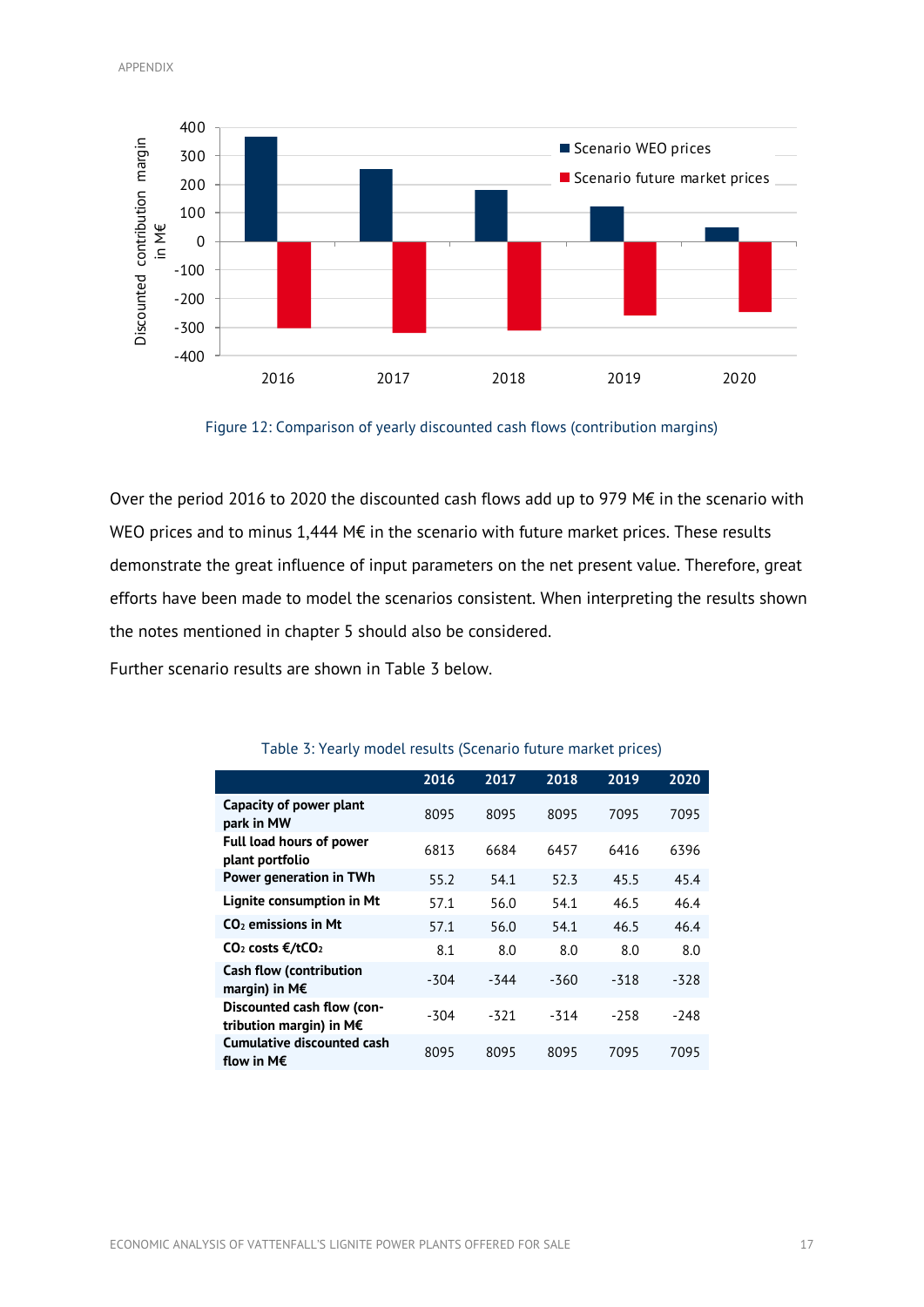#### <span id="page-20-0"></span>**REFERENCES**

Buttermann, H.-G. and Baten, T. (2013): Wirtschaftlichkeit des Neubaus von Braunkohlekraftwerken. In: Energiewirtschaftliche Tagesfragen 63 (2013), Heft 4.

EU (2013): EU energy, transport and GHG emissions trends to 2050, [http://ec.europa.eu/energy/sites/ener/files/documents/trends\\_to\\_2050\\_update\\_2013.pdf](http://ec.europa.eu/energy/sites/ener/files/documents/trends_to_2050_update_2013.pdf) [16.10.2015].

Eurostat (2015): Eurostat Database, nrg101a [online]. [http://ec.europa.eu/eurostat/de/data/data](http://ec.europa.eu/eurostat/de/data/database)[base](http://ec.europa.eu/eurostat/de/data/database) [16.10.2015].

IEA (2014): World Energy Outlook 2014, IEA Publications 2014.

KPMG (2014): Kapitalkostenstudie 2014 [Online]. [https://www.kpmg.com/DE/de/Documents/ka](https://www.kpmg.com/DE/de/Documents/kapitalkostenstudie2014-de.pdf)[pitalkostenstudie2014-de.pdf](https://www.kpmg.com/DE/de/Documents/kapitalkostenstudie2014-de.pdf) [16.10.2015].

MIBRAG (2015): Mitteldeutsche Braunkohlengesellschaft mbH [online]. [http://www.mibrag.de](http://www.mibrag.de/) [16.10.2015].

Umweltbundesamt (2013): Entwicklung der spezifischen Kohlendioxid-Emissionen des deutschen Strommix in den Jahren 1990 bis 2012 [online]. [http://www.uba.de/uba-info-me](http://www.uba.de/uba-info-medien/4488.html)[dien/4488.html.](http://www.uba.de/uba-info-medien/4488.html) [16.12.2015].

Vattenfall Europe Mining AG (2014): Jahresabschluss zum Geschäftsjahr 1.1.2013 bis zum 31.12.2013.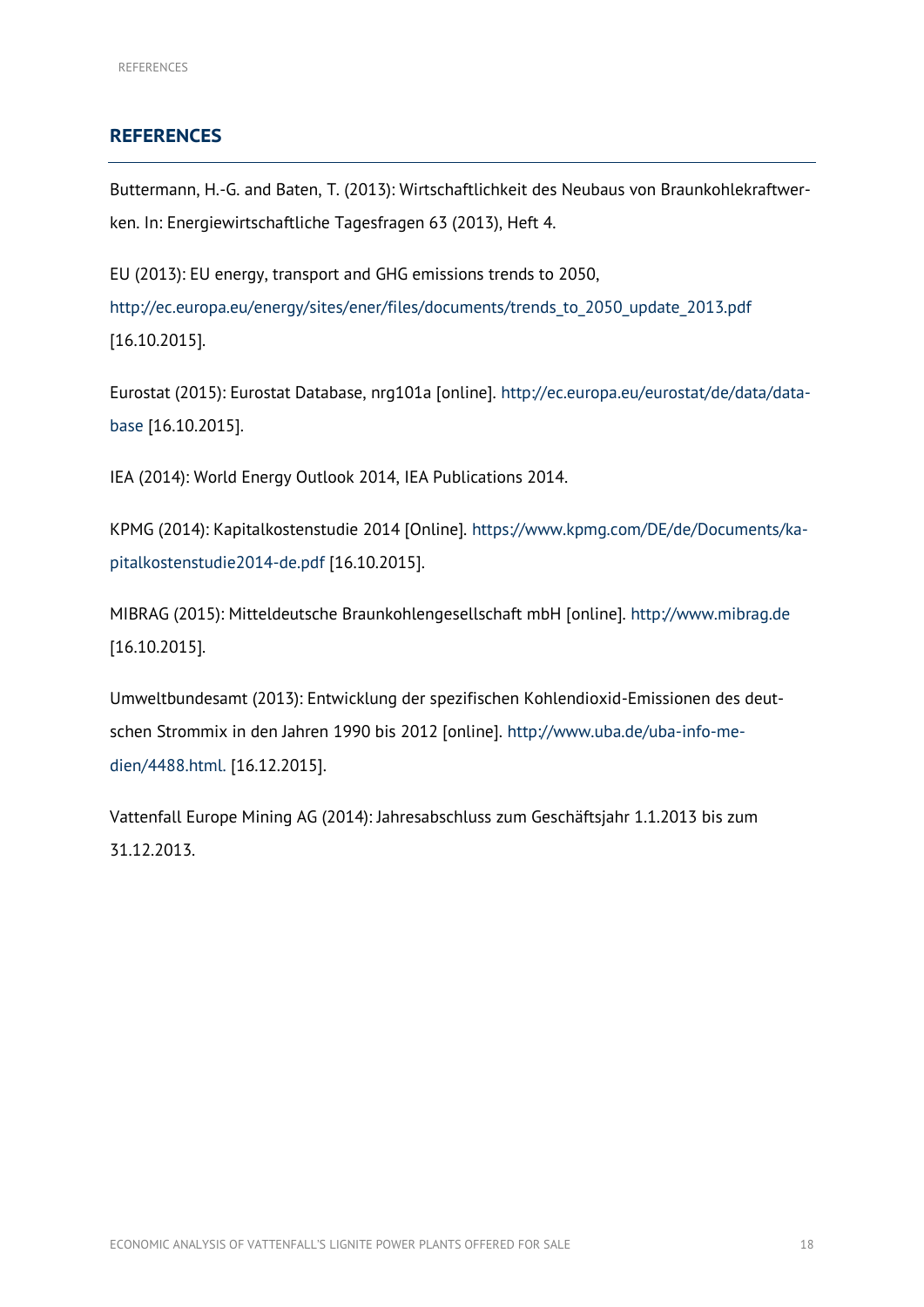#### <span id="page-21-0"></span>**ABOUT ENERGY BRAINPOOL**

Energy Brainpool is the independent market specialist for the energy sector, with a focus on the electricity and energy trade in Europe. Our expertise includes **analysis**, forecasting and modelling of energy markets and prices, scientific and practice-oriented studies, **individual consulting** as well as **training** for the energy sector.

#### OUR PHILOSOPHY

Neutrality, independence, reliability and a comprehensive understanding of the energy sector and energy markets – these are the basics for implementing optimal solutions to the challenges in a changing market. As a competent partner, we offer combined services to handle all issues of the energy trade under one roof. Our services are shaped by your needs and combine our expertise in the fields of analysis, consultancy and training for your future business success.

#### INDIVIDUAL PRODUCTS AND SERVICES

With our comprehensive service concept, we are able to support our customers in the fields of policy, finance, strategy and organisation. We accompany our customers throughout all phases of the solution process – from scientific analysis, individual consulting and development of the ideal strategy and required tools to practical realisation as well as staff and management training.

#### **Analysis**

Our fundamental energy market model Power2Sim models energy prices and scenarios until 2050. Our spot price forecast serves as a short-term forecast for trading and dispatching. Constant observation of the market as well as inside knowledge of economics and politics help us to optimise our analysis models and project current trends.

#### **Consulting**

As market specialists we offer strategic and operative consulting for the energy sector. Our strength lies in the areas of market transformation with increasing levels of renewables, in Germany's energy transition, as well as in trading, portfolio and risk management. We enable our customers to adapt and to grow in this changing market environment.

#### **Training**

In individual training, seminars and workshops, we deliver our manifold knowledge of and insights into the energy sector. We offer in-house seminars, e-learning courses, practice-oriented simulation games for the energy trade as well as specialised events and conferences.